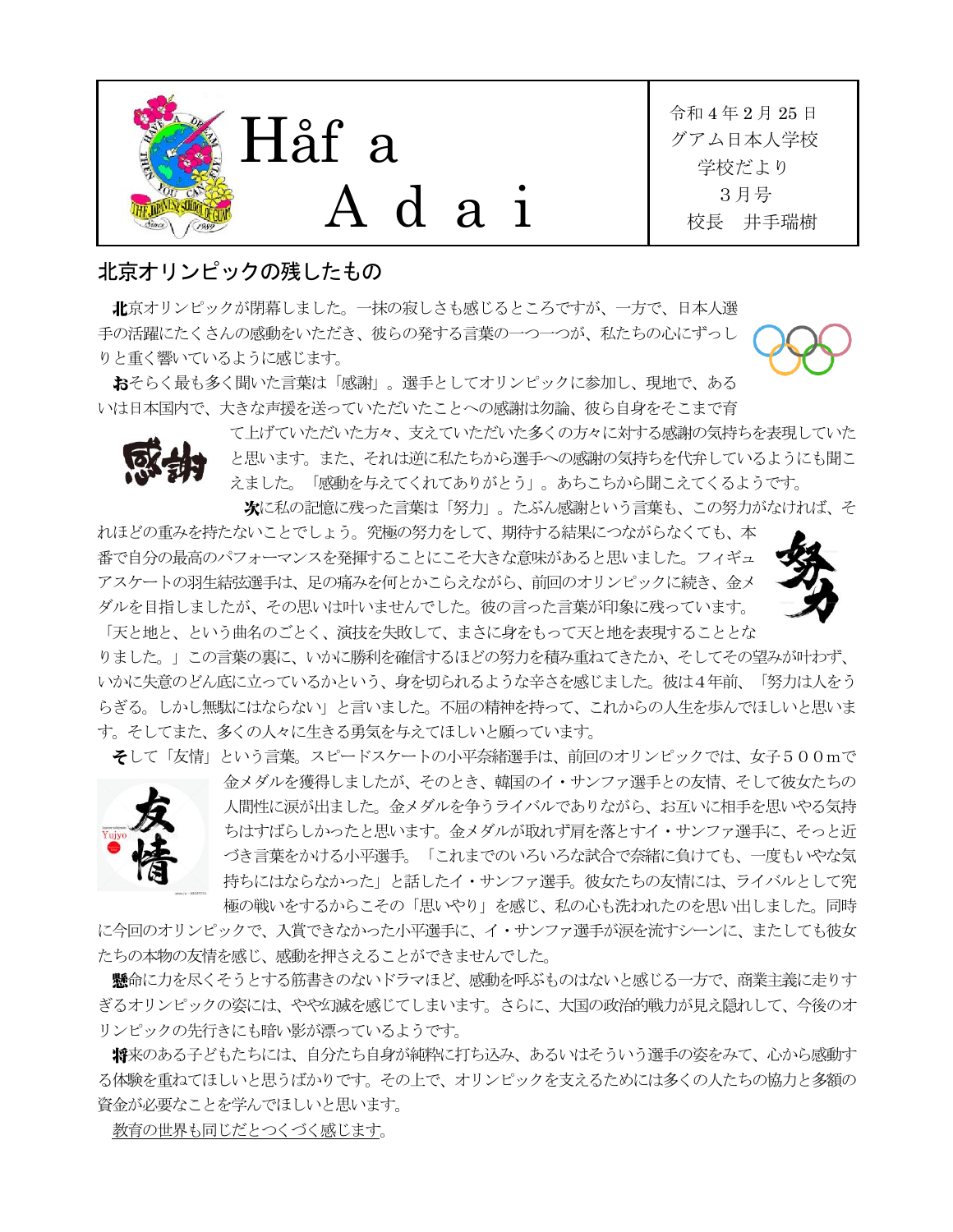

Letter of Japanese School of Guam March Issue Mizuki Ide Principal 2/25/2022

## What the Beijing Olympics Left Behind

The Beijing Olympics has come to a close. On the one hand, I feel a sense of

sadness, but on the other hand, I have been moved by the achievements of the Japanese athletes, and I feel that every word they speak has a profound impact on our hearts.

Perhaps the word I heard the most was "gratitude". Not only did they express their gratitude

for the support they received as athletes at the Olympics, both locally and in Japan, but they



also expressed their gratitude to the people who helped them grow up and to the many people who supported them. It also sounded like they were expressing our gratitude to the players. " Thank you for inspiring us." It seemed to be coming from everywhere.

The next word that stayed in my memory was "effort". Perhaps the word "gratitude" would not

carry as much weight if it were not for this effort. Even if the ultimate effort doesn't lead to the expected result, I thought there is a great meaning in giving your best performance on the show. Yuzuru Hanyu, a figure skater, managed to hold back the pain in his leg and tried to win the gold medal after the last Olympics, but he could not achieve his dream. His words left a deep impression

on me. He said, "As the name of the song says, 'Heaven and Earth,' I failed in my performance and expressed Heaven and Earth with my very body." Behind these words, I felt the pain of how he had worked so hard to be sure of victory, and how he stood at the bottom of his disappointment when his hopes were not fulfilled. Four years ago, he had told us that " The efforts betray us. But it is not in vain." I hope that he will go on with his life with an indomitable spirit. I also hope that you will give courage to many people to live.

And the word "friendship". Speed skater Nao Kodaira won the gold medal in the women's



500m at the last Olympics, and I was moved to tears by her friendship with Lee Sang-hwa of South Korea, and their humanity. Although they were rivals for the gold medal, they showed great consideration for each other. Kodaira gently approached and spoke to Lee Sang-hwa, who was down on her shoulders after not winning the gold medal. Lee said, "Even though I lost to Nao in various

matches, I never felt bad about it." Their friendship reminded me of the compassion they felt for each other because they were rivals in the ultimate battle, and it was a great feeling for me. At the same time, when Lee Sang-hwa shed tears for Kodaira, who failed to win a prize at the Olympics, I felt their genuine friendship again and could not help but be moved.